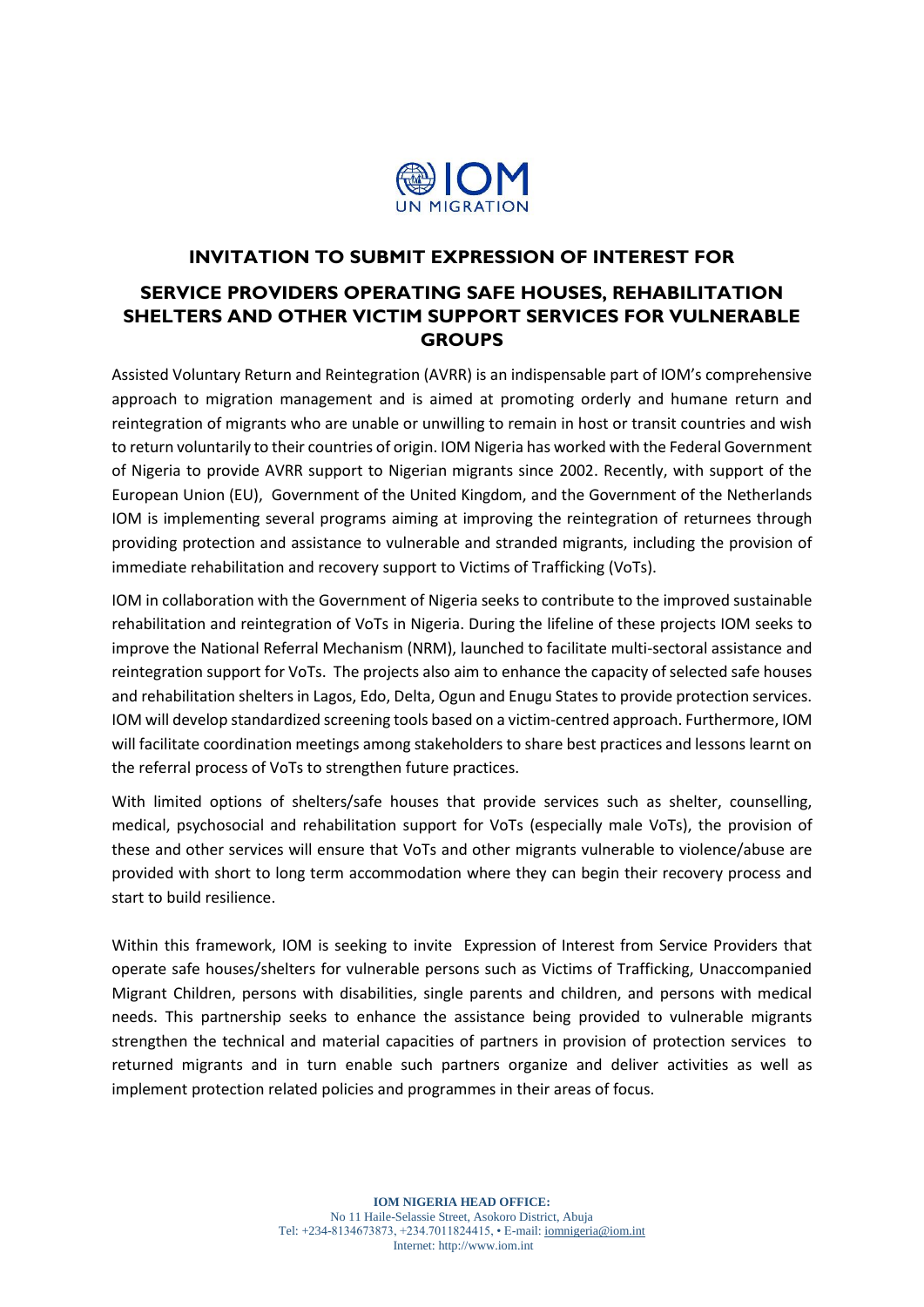### **ELIGIBILITY**

### **Organizations and Civil Society Organisations that meet the following criteria are advised to apply:**

- Must operate in Nigeria, with preference given to those who operate within the South South or , South West orSouth East regions.;
- Must be operate shelters/safe houses for VoTs (including male VoTs), or children or single mothers or persons living with disabilities
- Must operate facilities or conduct activities that are conducive to the promotion of psychosocial and mental wellbeing;
- Must be familiar with the principles of humanitarian assistance.
- Must be registered with the Corporate Affairs Commission.
- Must be registered with either of the following entities or organs:
- Network Against Child Trafficking Abuse and Labour (NACTAL),
- State or federal Ministry of Women Affairs

## **SELECTION CRITERIA**

The criteria for selecting interested partners are:

- Must have at least 2 years' experience in supporting VoTs or other vulnerable groups (such as single mothers, persons living with disabilities, or children)
- Interested applicants must be based in the states listed above.
- Must be involved in enhancing and building increased resilience among vulnerable groups.
- Have a strong community presence and excellent understanding of community based psychosocial support.
- Utilize a monitoring and evaluation system for follow-up of clients.
- Registration with appropriate government ministries, including licenses and certificates.

Service Providers requiring any clarifications on the content of this document may notify the IOM in writing at the following email address: [IOMLagosTenders@iom.int](mailto:IOMLagosTenders@iom.int) IOM will respond to any request for clarification received on or before 7<sup>th</sup> July, 2021.

#### **METHOD OF APPLICATION**

IOM invites interested service providers to submit an expression of interest, along with a cover letter in support of their application, addressed to the Chief of Mission via hard and soft copies to IOM Lagos Office at No 1 Isaac John Street, Ikeja GRA, Lagos, Nigeria and *IOMLagosTenders@iom.int respectively* on or before 14<sup>th</sup> July, 2021.

Each submission must include:

A detailed proposal which includes:

- An organization profile that details organisational structure, capacities and activities, including CVs and description of expertise of the team (relevant work experience, training and education).
- Overview of (past and current) programs or projects.
- One professional reference, with complete contact details.